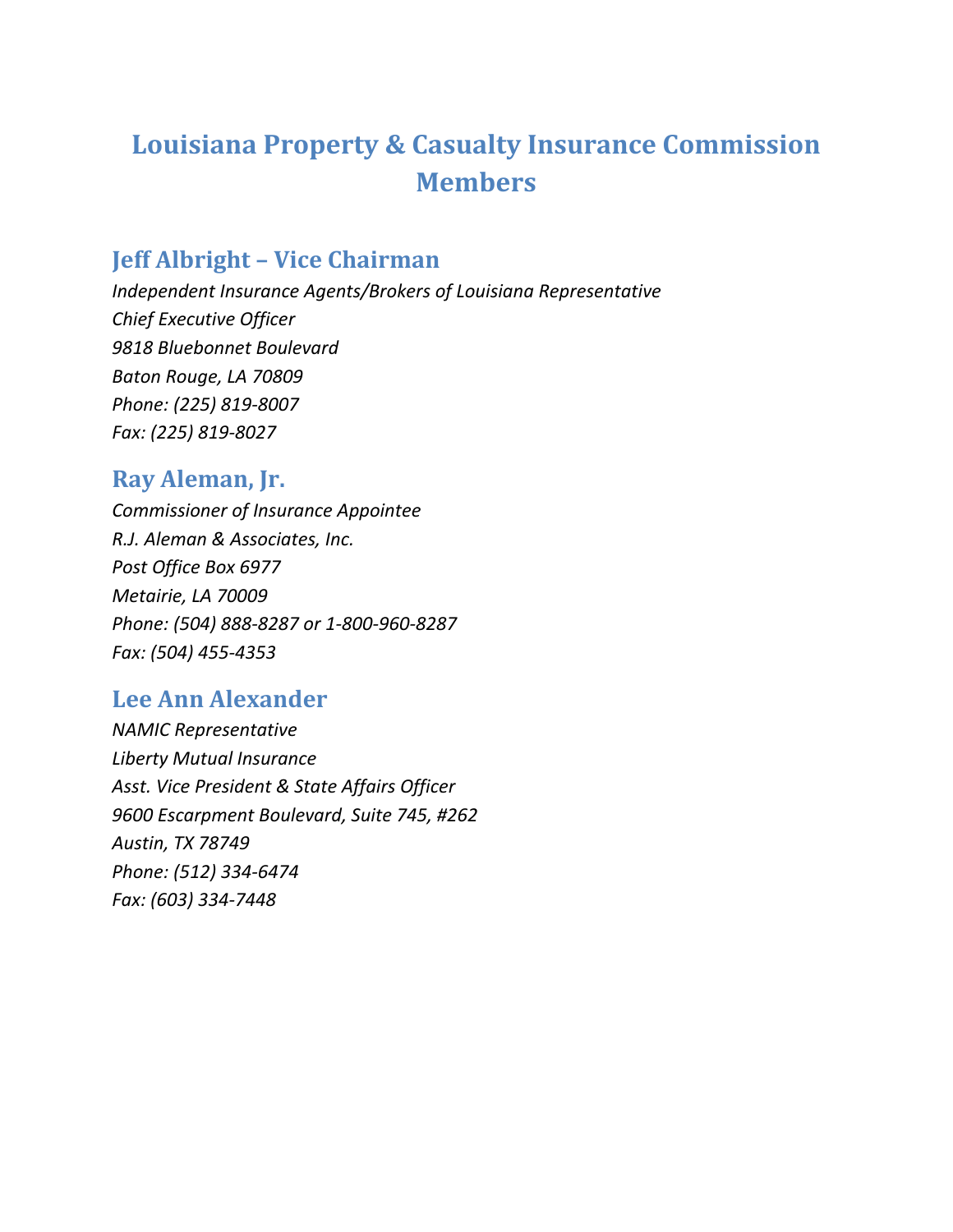#### **Paul D. Buffone**

*LWCC Representative Vice President, Risk Management Services LA Workers' Compensation Corporation 2237 South Acadian Thruway Baton Rouge, LA 70808 Phone: (225) 231‐0543 Fax: (225) 231‐0218*

#### **Stephen F. Campbell**

*LA Department of Public Safety Representative Commissioner, Office of Motor Vehicles Post Office Box 64886 Baton Rouge, LA 70896 Phone: (225) 925‐6161 Fax: (225) 925‐1838*

#### **The Honorable Gregory C. Champagne**

*Law Enforcement Representative Sheriff, St. Charles Parish Post Office Box 426 Hahnville, LA 70057 Phone: (985) 783‐6237 Fax: (985) 783‐1008*

#### **The Honorable Gregory Cromer**

*House of Representatives Chair, House Committee on Insurance Post Office Box 2088 Slidell, LA 70459 Phone: (985) 645‐3592 Fax: (985) 645‐3594*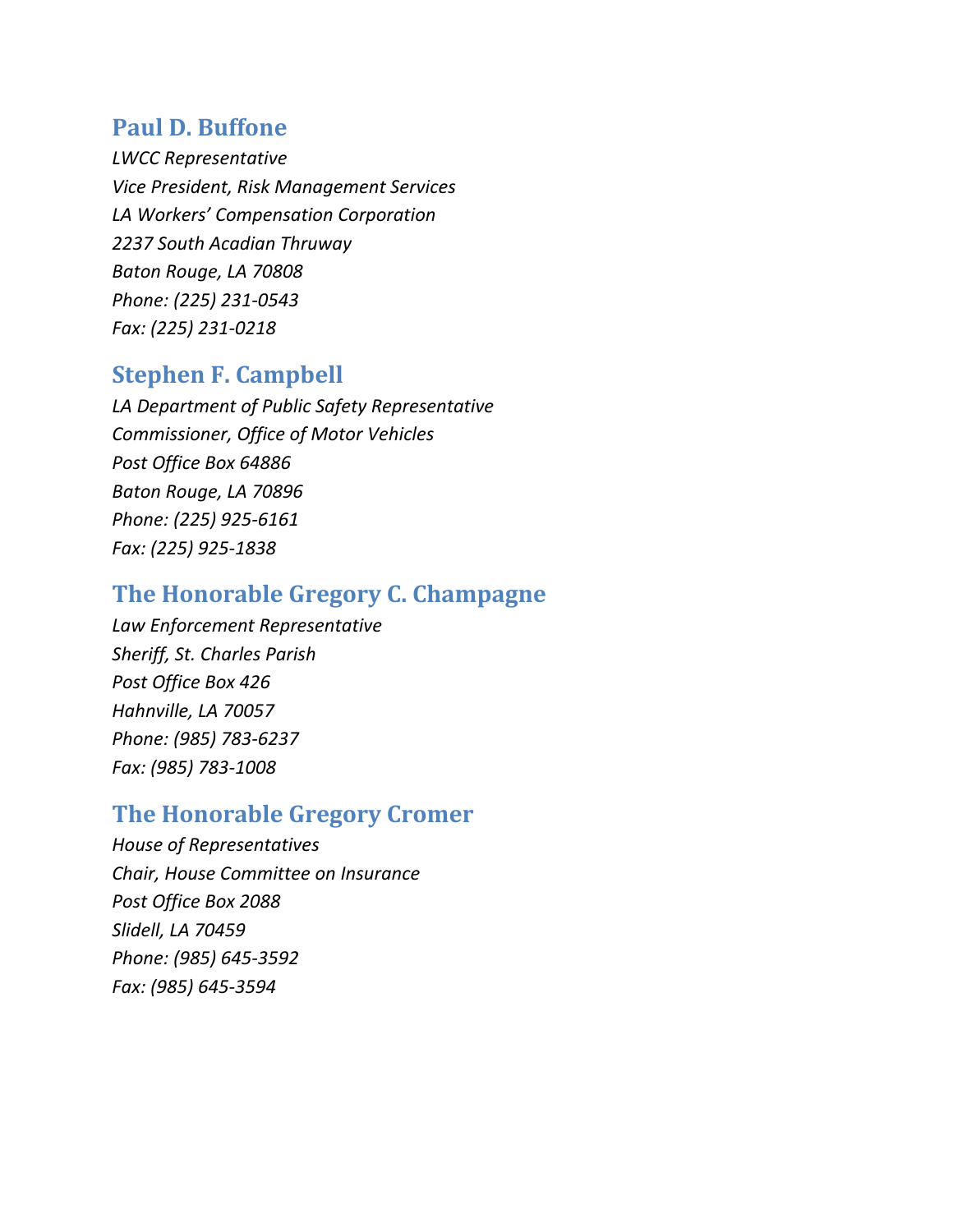## **Louis G. Fey, Jr. – Chairman**

*Professional Insurance Agents of Louisiana Representative Bancorp South/Wright & Percy 4041 Essen Lane, Suite 400 Baton Rouge, LA 70809 Phone: (225) 336‐3211*

#### **Lauren Gleason**

*Governor's Designee Office of the Governor Post Office Box 94004 Baton Rouge, LA 70808 Phone: (225) 342‐5819*

## **Julius W. "Will" Grubbs, Jr.**

*Consumer Representative, Speaker of the House of Representatives Haik, Minvielle & Grubbs 1017 E. Dale Street New Iberia, LA 70562‐1040 Phone: (337) 365‐5486 Fax: (337) 367‐7069*

# **Michael Guy**

*Attorney General's Representative Post Office Box 94005 Baton Rouge, LA 70804 Phone: (225) 326‐6769 Fax: (225) 326‐6497*

# **Christopher S. Haik**

*Consumer Representative, President of the Senate President, Haik Insurance Holdings 2014 West Pinhook Road, Suite 507 Lafayette, LA 70508 Phone: (337) 706‐9080 x 12 Fax: (337) 706‐9089*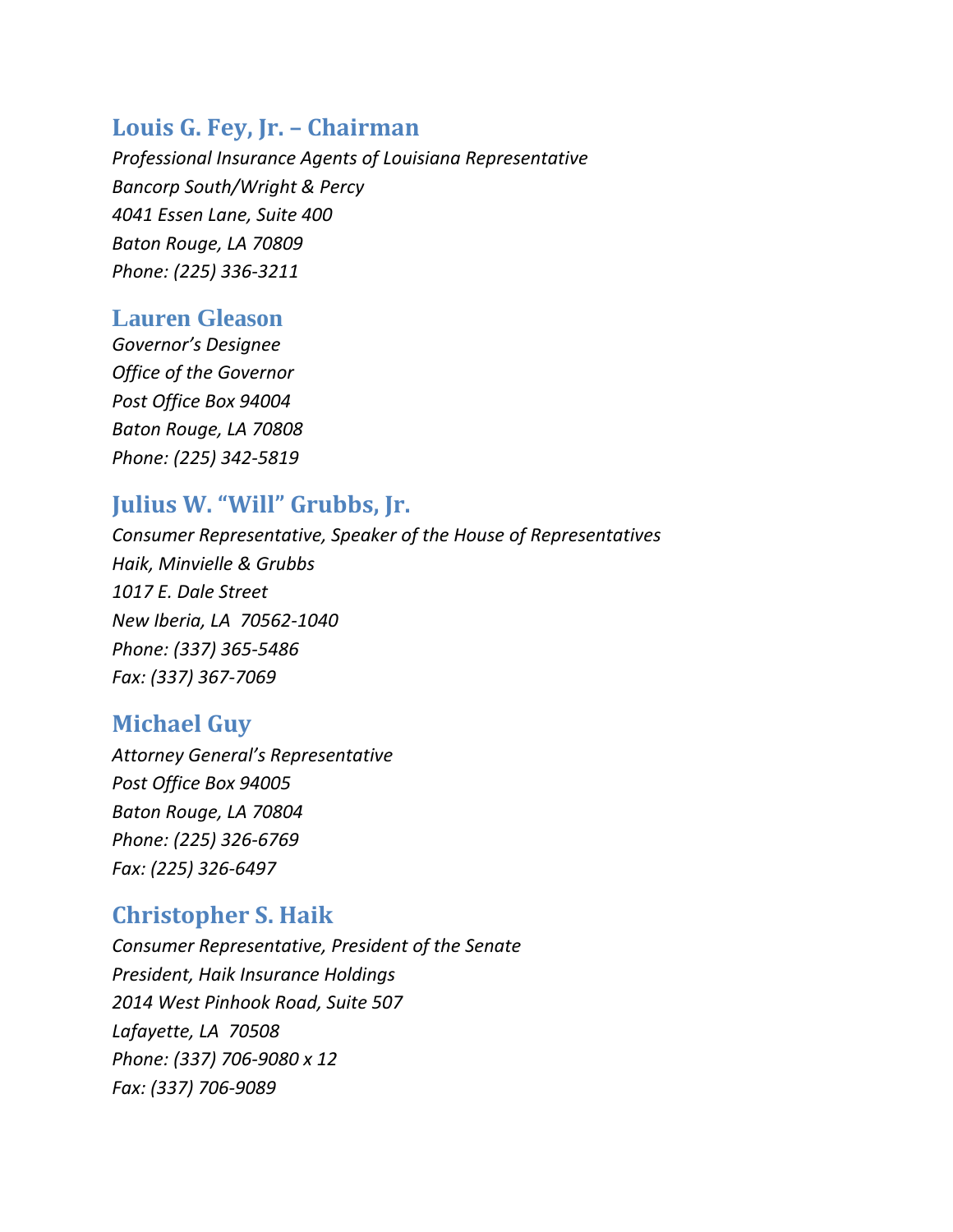## **Ron Henderson**

*Consumer Advocacy Deputy Commissioner, LA Department of Insurance Post Office Box 94214 Baton Rouge, LA 70804 Phone: (225) 219‐4775 Fax: (225) 219‐0615*

# **The Honorable Ronnie Johns**

*Louisiana Senate Senate Committee on Insurance 1011 Lakeshore Drive, Suite 515 Lake Charles, LA 70601 Phone: (337) 491‐2016 Fax: (337) 491‐2984*

# **LTC. John A. Leblanc**

*Louisiana Highway Safety Commission Representative Executive Director Post Office Box 66336 Baton Rouge, LA 70896 Phone: (225) 925‐6993 Fax: (225) 922‐0083*

# **Ann Metrailer**

*PCI Representative Vice President‐Corporate & Legal LA Farm Bureau Mutual Insurance Company Post Office Box 95005 Baton Rouge, LA 70895 Phone: (225) 922‐6259 Fax: (225) 922‐6207*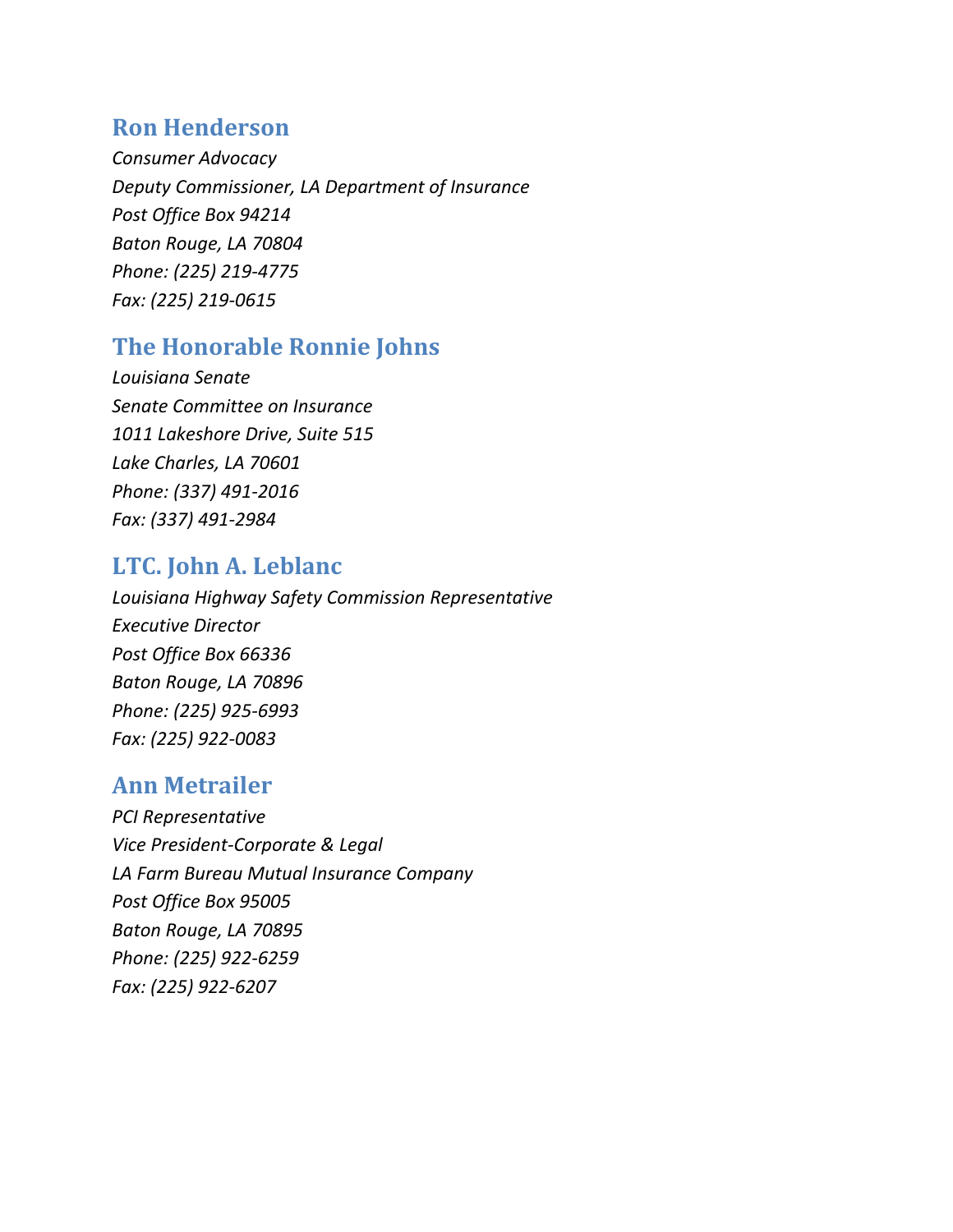# **The Honorable Dan "Blade" Morrish**

*Louisiana Senate Chair, Senate Committee on Insurance 119 West Nezpique Street Jennings, LA 70546 Phone: (337) 824‐3979 Fax: (337) 824‐5898*

#### **Joe O'Connor**

*Louisiana Senate Property Insurance Association of Louisiana Representative Chairman of the Board 1524 Butternut Avenue Metairie, LA 70001 Phone: (337) 931‐8962*

#### **Patrick Robinson**

*Louisiana Senate Louisiana Workforce Commission Representative Director, Office of Workers' Compensation Post Office Box 94094 Baton Rouge, LA 70804 Phone: (225) 342‐7561 Fax: (225) 342‐5665*

#### **Leslie H. Sallean**

*LA Surplus Line Association Representative Mercury Underwriters 800 N. Causeway Blvd., Suite 200 Metairie, LA 70001 Phone: (504) 834‐1666 Fax: (504) 835‐5004*